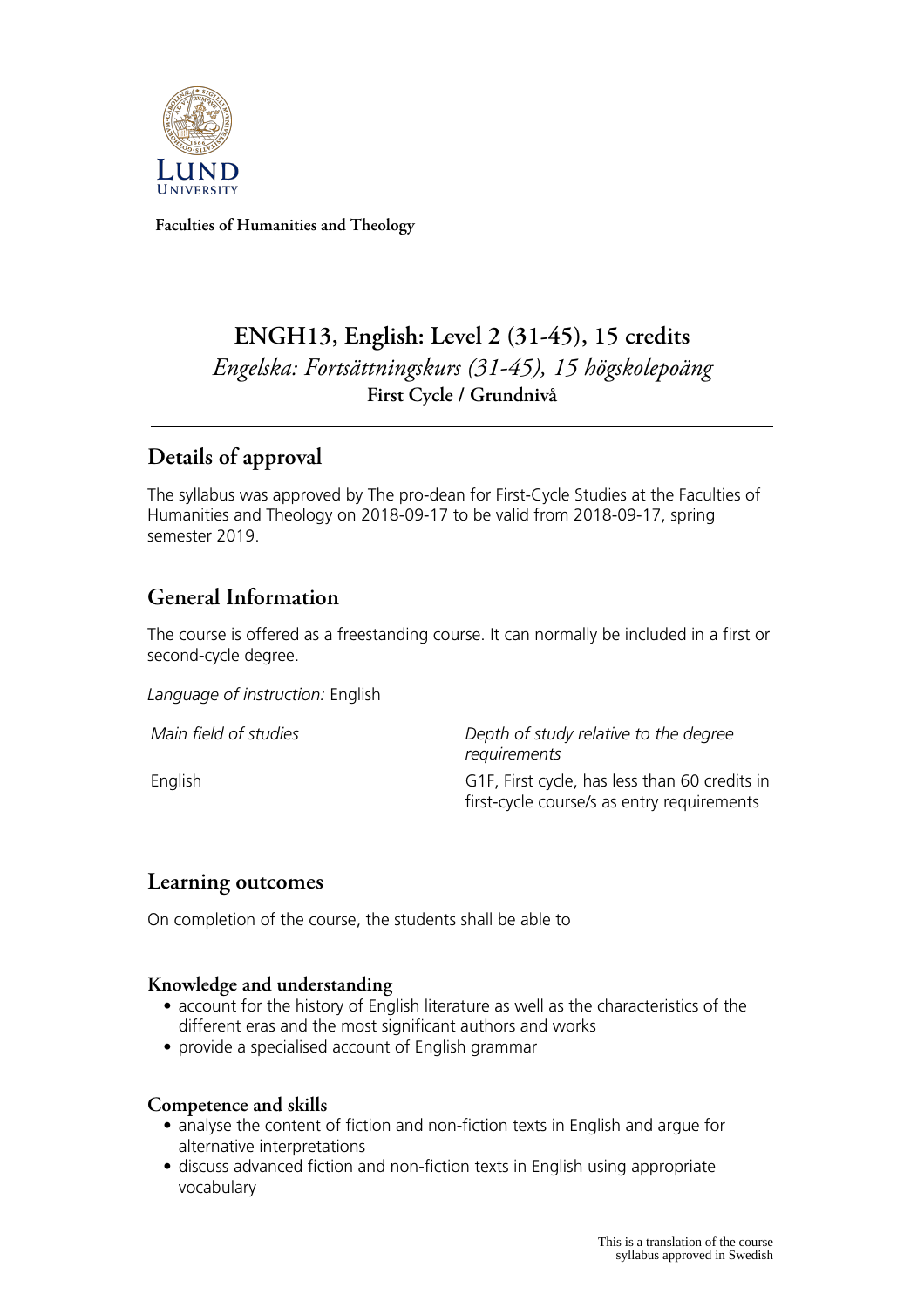• analyse English texts with regard to their linguistic structure

#### **Judgement and approach**

- assess and discuss the appropriateness of different linguistic expressions in given contexts
- compare, assess and argue for alternative analyses of a single text
- discuss explicit and implicit statements about class, gender and ethnicity in texts

### **Course content**

Through continued study of English grammar, the students practise their ability to analyse grammar and their ability to understand and correctly use English in speech and writing. In a literary survey course the students study a selection of English texts from the earliest times to the late 20th century with an emphasis on the most famous authors. These are studied in the context of cultural history. The learning of new vocabulary is seen as an ongoing process, carried out, primarily, as self-study. Students are also to pursue practising their ability to plan and keep up with predetermined timeframes*.*

The course consists of the following modules:

- 1. English Grammar, 7.5 credits
- 2. English Literary History, 7.5 credits

### **Course design**

The teaching consists of group exercises, lectures and seminars.

### **Assessment**

The assessment of module 1, English Grammar, is based on a written invigilated exam.

The assessment of module 2, English Literary History, is based on a written invigilated exam.

The examiner, in consultation with Disability Support Services, may deviate from the regular form of examination in order to provide a permanently disabled student with a form of examination equivalent to that of a student without a disability.

*Subcourses that are part of this course can be found in an appendix at the end of this document.*

### **Grades**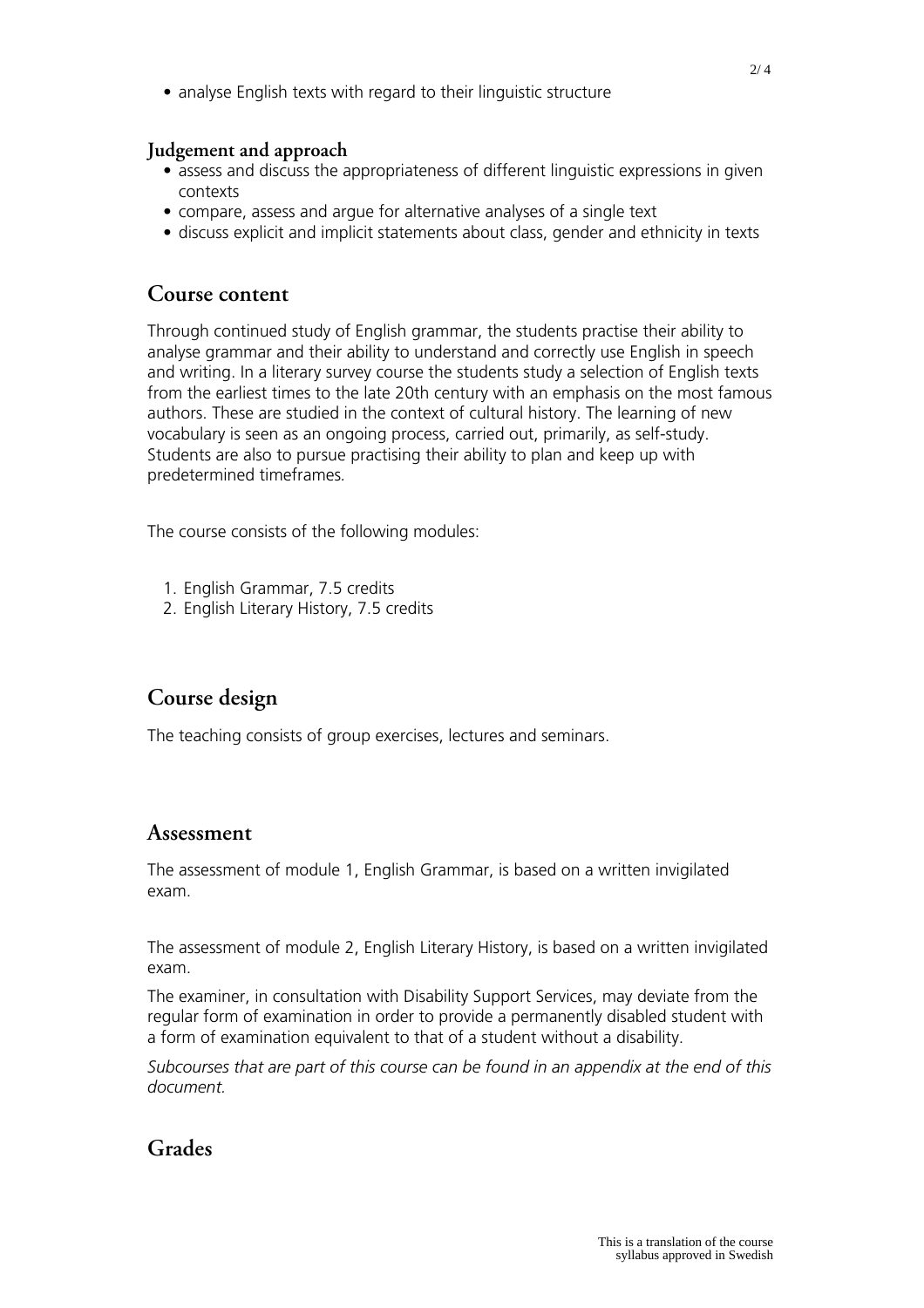Marking scale: Fail, Pass, Pass with distinction.

For a grade Pass on the whole course, the student must have been awarded at least this grade for both modules. For a grade of Pass with Distinction on the whole course, the student must have been awarded this grade for both modules.

### **Entry requirements**

To be admitted to the course, the student must have completed ENGA04 (English: Level 1) or the equivalent.

## **Further information**

- 1. The course is offered at the the Centre for Languages and Literature, Lund University.
- 2. The modules are identical to two of the modules included in English: Level 2 (ENGA22). This is a part-time (50%) course that is taught throughout the semester and together with the students on the course English: Level 2 (ENGA22).
- 3. The credits allocated for course content that in whole or in part is commensurate with another course can only be credited once for a degree.
- 4. The module titles in Swedish:
	- 1. Engelsk grammatik,
	- 2. Engelsk litteraturhistoria.